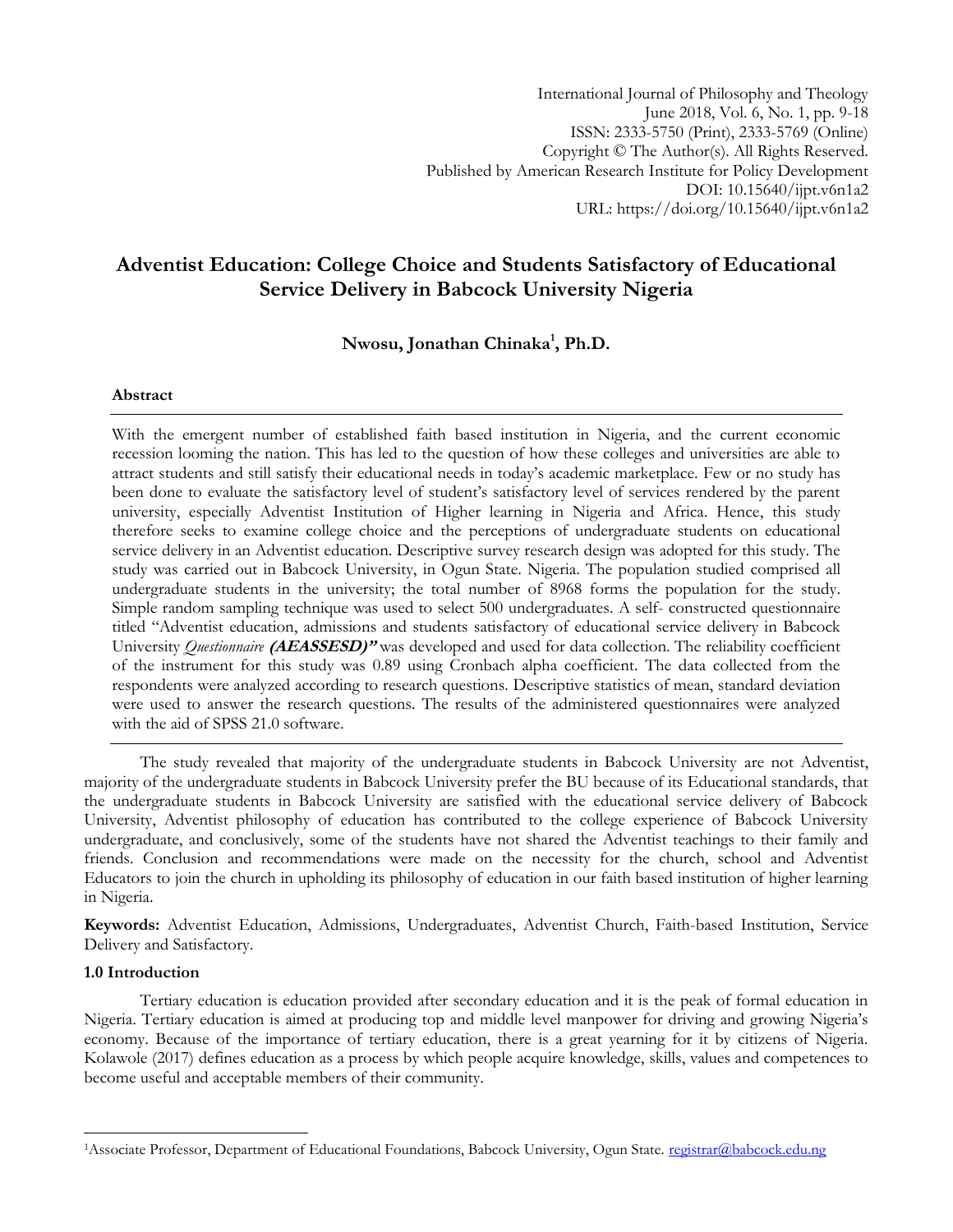In concomitant to this definition, Gbadamosi, Onuoha and Nwosu (2013)reveals that the acquisition of quality education can enhance socio-economic development, while in opposite it might bring set-backs to the development of the nation. Before any citizen can benefit from tertiary education in Nigeria, he/she must be admitted into any of the tertiary institutions, which could be a University, Polytechnic, Monotechnic or college of Education. The body empowered by law to conduct matriculation examinations into any of these tertiary institutions is the Joint Admission and Matriculation Board (JAMB) and the examination they organize is the Unified Tertiary Matriculation Examination (UTME) (Oshemughen & Oghuvbu, 2013).

The establishment of Adventist faith-based institutions by the Seventh-day Adventist Church is no accident, as its philosophy stands out from other segments being practiced by the society; the church saw the need to pass on that philosophy to the young people through the creation of a holistic educational system. According to (Knight, 2016) this emanation has resulted to the creation of an Adventist system of education that currently has more than 8,000 schools, colleges, and universities across nations. The best way to define Adventist education, is Ellen White's opening pages in her book titled "Education" one of the most important paragraph in the book is in page one; which states that "in other to understand what education is, she wrote that "we need to consider both the nature of man, the purpose of God in creating him, the change in man's condition through the coming in of a knowledge of evil, and God's plan for still fulfilling His glorious purpose in the education of the human race. All mentioned important aspects of education are being incorporated in Adventist institutions around the nation.

#### **1.1 Background of the Case Under-studied**

Babcock University emanated from the Adventist College of West Africa (ACWA), which was established on September 17, 1959, and Adventist Seminary of West Africa (ASWA) in 1975. It became known as Babcock University by virtue of Decree 9, of 1993 when the government of the Federal Republic of Nigeria in 1999 issued it the certificate of registration as a private university. Babcock University is the Premier Private University in Nigeria and a Faith Based institution (John, Izang, Ogu & Ehud, 2016).Babcock now has a postgraduate school which took off in the third quarter of 2010 and a medical school which took off in January 2012.Similarly, a deliberate expansion policy of her programmes to meet current market demands and maximum service delivery has resulted in departmental upgrades and addition of new programmes. The latest additions are the Music & Creative and Educational Foundations departments to School of Education & Humanities. Babcock hosts the following ten schools:

- Benjamin S. Carson (Snr.) School of Medicine
- Veronica Adeleke School of Social Sciences
- School of Basic & Applied Sciences
- School of Computing & Engineering Sciences
- Joel Awonivi School of Education and Humanities
- School of Law & Security Studies
- School of Nursing Sciences
- School of Public & Allied Health
- School of Science and Technology
- School of Management Sciences
- School of Postgraduate Studies

As the pace-setter in private education delivery, Babcock has earned an award as the Best Private University in Africa (Babcock University, 2017).

#### **1.2 Statement of the Problem**

With the emergent number of established faith based institution in the country and coupled with the current economic recession looming the nation. This leads to the question of how these colleges and universities are able to attract students and still satisfy their educational needs in today's academic marketplace. What are the reasons why students prefer Babcock University to other universities? Are these reasons related to the satisfactory level of the various educational service provided by the university? as at the time when this research was being conducted, no study has been done to evaluate the satisfactory level of student's satisfactory level of services rendered by the parent university, especially an Adventist Institution of Higher learning in Nigeria and Africa.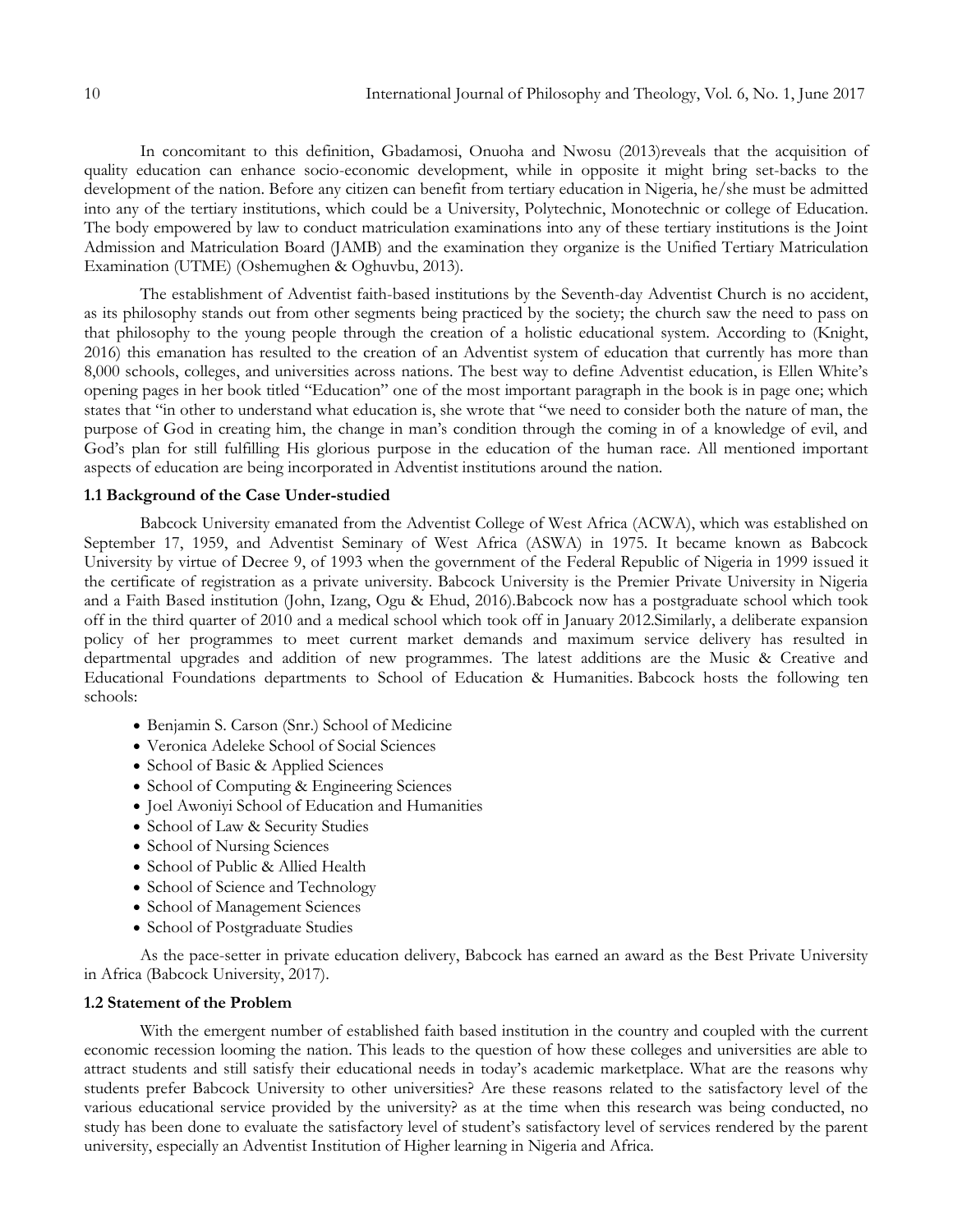Hence this study therefore seeks to examine college choice and the perceptions of undergraduate students on educational service delivery in an Adventist education

#### **1.3 Research Questions**

To carry out the study, the following research questions were answered:

- 1.What made undergraduates prefer Babcock University to other universities?
- 2.Are Babcock University undergraduates satisfied with the services provided by the university?
- 3.How has the Adventist philosophy of education contributed to the college experience of Babcock University undergraduate?

#### **2.0 Literature Review**

#### **2.1 Adventist Institution of Higher Learning**

Seventh-day Adventists claim to base their beliefs on the Bible which they believe conveys the divinely inspired word of God. Like most other Christians, Adventists believe in the Trinity of God, His immortality, omnipotence, and omnipresence. The Ten Commandment are acknowledged by Adventists as God's instructions to humans to give them guidance to live in peace and harmony. They believe that God created the world in six days and rested on the seventh, the Sabbath. The command to keep the Sabbath, Saturday the seventh day, is of special significance for Adventists.

Adventist institutions of higher education provide students a unique environment for the pursuit of learning in the arts, humanities and religion, sciences and various professions, within the perspective of the Seventh-day Adventist worldview. Adventist higher education (1) gives preference to careers that directly support the mission of the Church; (2) recognizes the importance of the quest for truth in all its dimensions as it affects the total development of the individual in relation both to God and to fellow human beings; (3) utilizes available resources such as revelation, reason, reflection, and research to discover truth and its implications for human life here and in the hereafter, while recognizing the limitations inherent in all human endeavors; (4) leads students to develop lives of integrity based upon principles compatible with the religious, ethical, social, and service values essential to the Adventist worldview; (5) fosters particularly at the graduate level the mastery, critical evaluation, discovery and dissemination of knowledge, and the nurture of wisdom in a community of Christian scholars.Students completing the tertiary level at an Adventist institution should;

- Have had the opportunity to commit themselves to God with a desire to experience and support the message and mission of the Seventh-day Adventist Church and to live a principled life in harmony with God's will.
- Exhibit proficiency in critical thinking, stewardship, creativity, appreciation of beauty and the natural environment, communication, and other forms of academic scholarship toward fulfillment of their vocations and life-long learning.
- Manifest social sensitivity and loving concern for the well-being of others in preparation for marriage and family life, citizenship within a diverse community, and fellowship within the community of God.
- Maintain a consistent lifestyle that demonstrates a commitment to optimal health practices essential to effective adult living. This includes careful use of time and discriminating selection of music, media, and other forms of entertainment. Answer God's call in the selection and pursuit of their chose careers, in selfless service to the mission of the Church, and in building a free, just, and productive society and world community (Seventh-day Adventist Philosophy of Education, 2001)**.**

#### **2.2 Admissions and Enrollment Babcock University (BU)**

It was reported by Iyanda (2016) that ACWA started with just 6 students and as at the time ASWA was changed to Babcock University in April 20, 1999, they had only 219 students. After the conversion to a University, the university admitted 1,200 applicants across the country and beyond, but only1006reported. The chat below clearly reveals the enrolment trend between 1959-2015;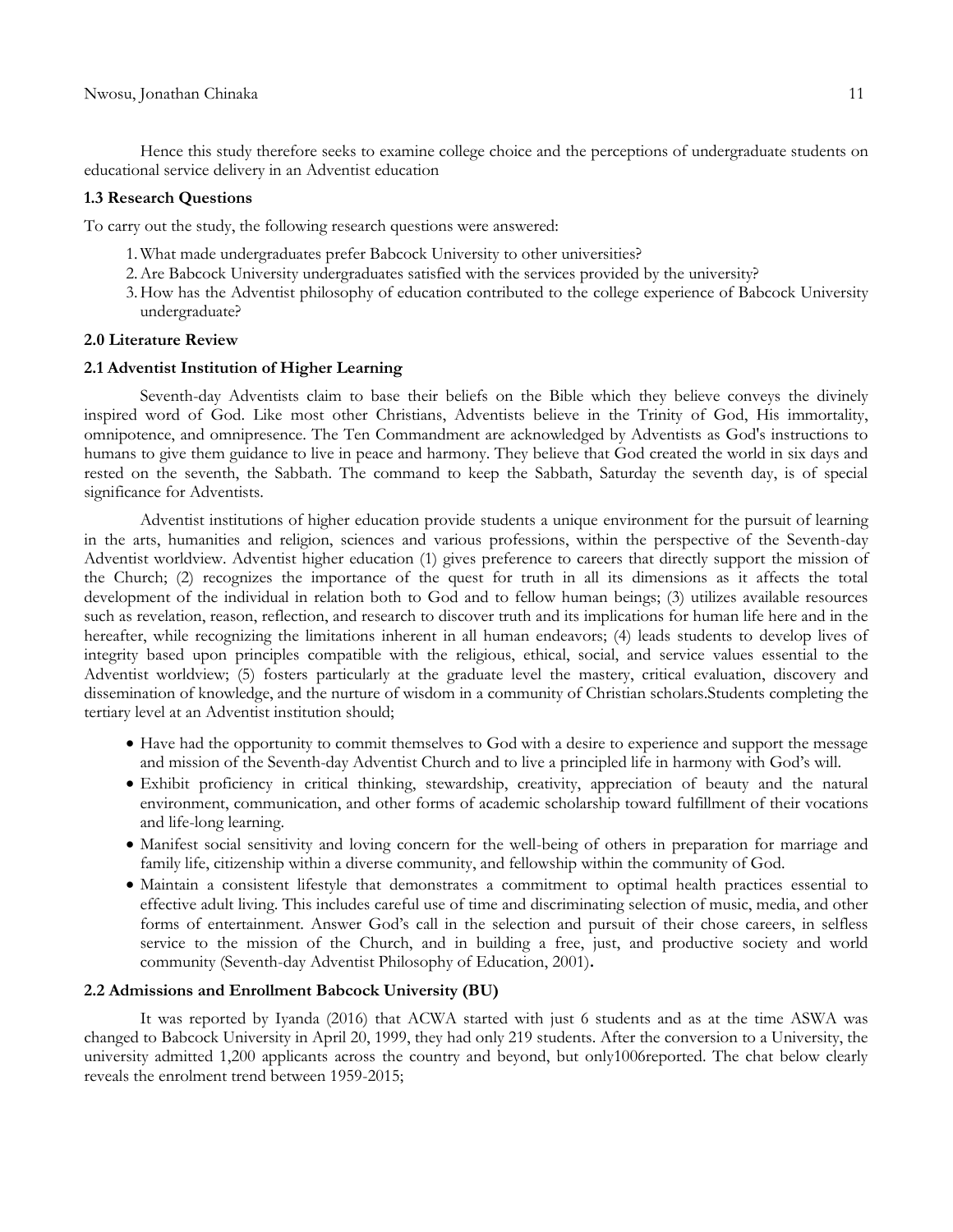

**Source: Babcock University, Data and Archive Unit (2017)**

Progressively, currently in this 2016/2017 academic section, the admission rate has increased to 8,968**.** Also, records revealed by the records and archival unit of registry (2017) depicts that between 2011-2017 the percentage of Adventist students in Babcock has being between 8.4%- 12.2% retrospectively. Which is very low and implies that majority of the applicants showing interest in Adventist institution of higher learning are not mostly Adventist. It could even be that the current Adventist students might be wards of the staff members working with the Adventist church across the nation.

#### **2.3 Undergraduates choice and Satisfactory in Faith-based Institutions**

Even though non-sectarian institutions do not directly secularize students, many Christians consider attending faith-based colleges and universities because they offer a more comprehensive educational service delivery by focusing on the moral development of their students (Glanzer & Ream, 2009; Langer, Hall, & McMartin, 2010). Research also suggests that cost, financial aid, and academic reputation are the top factors that influence college choice among students at private 4year colleges and universities (Noel-Levitz, 2012).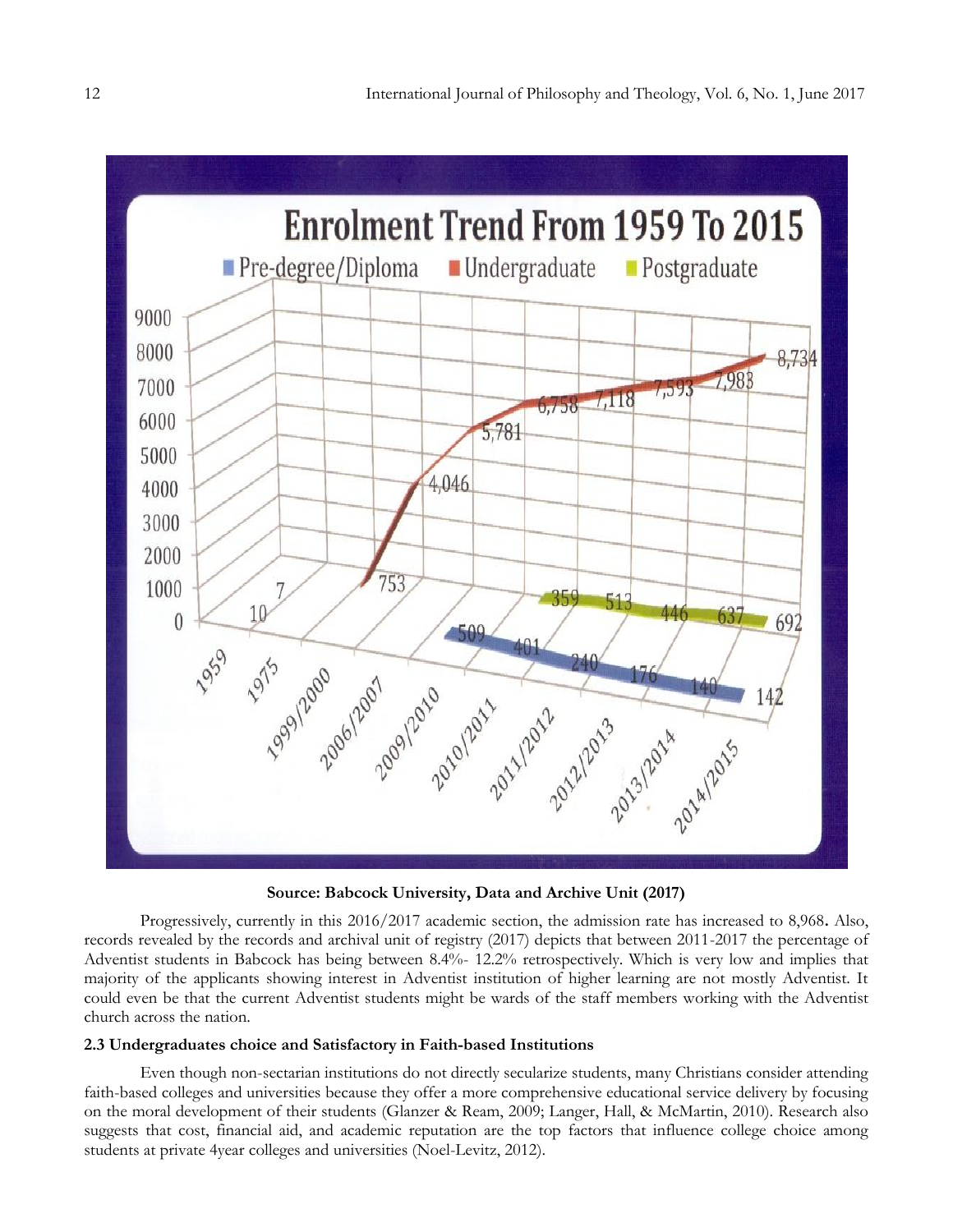According to Tweedell (1987) religious factors may also influence college choice, as students' perceptions of college tend to be influenced by the religious subcultures of their upbringing. Also, in addition to these, many students are also influenced by their friends and parents (Alvarado & Lopez Turley, 2012; Davignon, 2014).

Babcock (2002) opined that the integration of spiritual life programmes can influence students' religious beliefs and practices. The study also suggested that if faith-based institutions are to facilitate the spiritual development of their students they should not only provide spiritual life programmes in campus, but should provide opportunities outside of the classroom for students to receive spiritual support. When students receive spiritual mentorship from the university, they are more likely to maintain their religiosity in college, which is one of the primary reasons students choose to attend a faith-based institution in the first place.

Also, students are indirectly influenced by their parents, who influence higher education ambitions and choices regarding saving money to fund their college choice (Davignon, 2014). Wiese and Townsend (1991) examined whether church congregations encourage students to attend a college or university that is associated with the congregation's denomination, and found that congregations with a more cosmopolitan orientation were less likely to encourage students to attend a college or university from the same denomination as the congregation. Unsurprisingly, parents and students emphasize different criteria for choosing a college, as students are more likely to consider friends and social life when choosing a college (Davignon, 2014).

As regards to the Overwhelming Population of Students who do not Compliment the Mission of the University, Ogunji (2006) opined that many of our applicants are not practicing Christians nor from Christian homes. They are often influenced by the standards maintained in neighboring secular institutions which are diametrically opposed to the Christian ideals. As the Bible says; "the carnal mind is in enmity and is not subject to the law of God". Peer influence can significantly exceed that of teachers, particularly in personal growth.

Despite increased evangelical intellectualism in recent years (Wolfe, 2000), some Christians still assume that non faith-based institution higher education will secularize their children (Baker 2007). Initial research seemed to confirm these fears that higher education secularizes students (Caplovitz & Sherrow, 1977; Hunter, 1983), but recent research has challenged this assertion. Even though students often experience declines in religiosity during college, emerging adults who do not attend college actually experience greater declines in religiosity, suggesting that college attendance is not driving declines in religiosity (Mayrl & Uecker, 2011; Regnerus & Uecker, 2006; Uecker, Regnerus, & Vaaler, 2007).

Evans (2013) in his findings discovered that students with literal views of the Bible will be more likely to choose a college that integrates the pursuit of academic knowledge with religious faith.Also, in 2000 CCCU students ranked integration of faith and learning as their top reason for college choice, followed Christian atmosphere, while in 2009 CCCU students rated preparation for future career and quality of their academic program of interest as the top reasons for college choice ("CCCU 2009 Noel-Levitz market research," 2010).

A study conducted by Ojewole, et al. (2014) on Faith development theory and spiritual care of students in a sustainable educational system: Babcock University situation, 2011/2012 academic session, revealed that over 60% of Babcock university students appreciate the religious services on campus yet the majority of students only keep up with religious practices on campus because they were expected to and not out of personal conviction. The study also revealed that with the exception of religious services, students demonstrate adherence to belief systems that most likely are a reflection of the convictions of their most influential significant others. Another relevant aspect of the educational service delivery is student satisfaction. Student satisfaction is often influenced by grades and students' perceived learning (Pike, 1991; Pike, 1993), as well as factors such as faculty preparedness and students' social integration (Thomas & Galambos, 2004). Student satisfaction is also related to student retention (Davignon, 2014), which increases its value in the eyes of college administrators. Student social integration is consistently one of the most important factors influencing student outcomes such as retention (Davignon, 2014).Social integration is also important for retaining students at Christian colleges and universities (Burks & Barrett, 2009). Spiritual integration is also related to retention (Morris, Smith, & Cejda, 2003), providing additional impetus for Christian colleges and universities to facilitate spirituality among their students. However, it may be challenging to foster faith on campus as many students may have differing preferences and expectations regarding their college's or university's Christian ethos. Some may expect strict behavioral standards, while others may prefer a Christian ethos that allows for more freedom and personal exploration during college.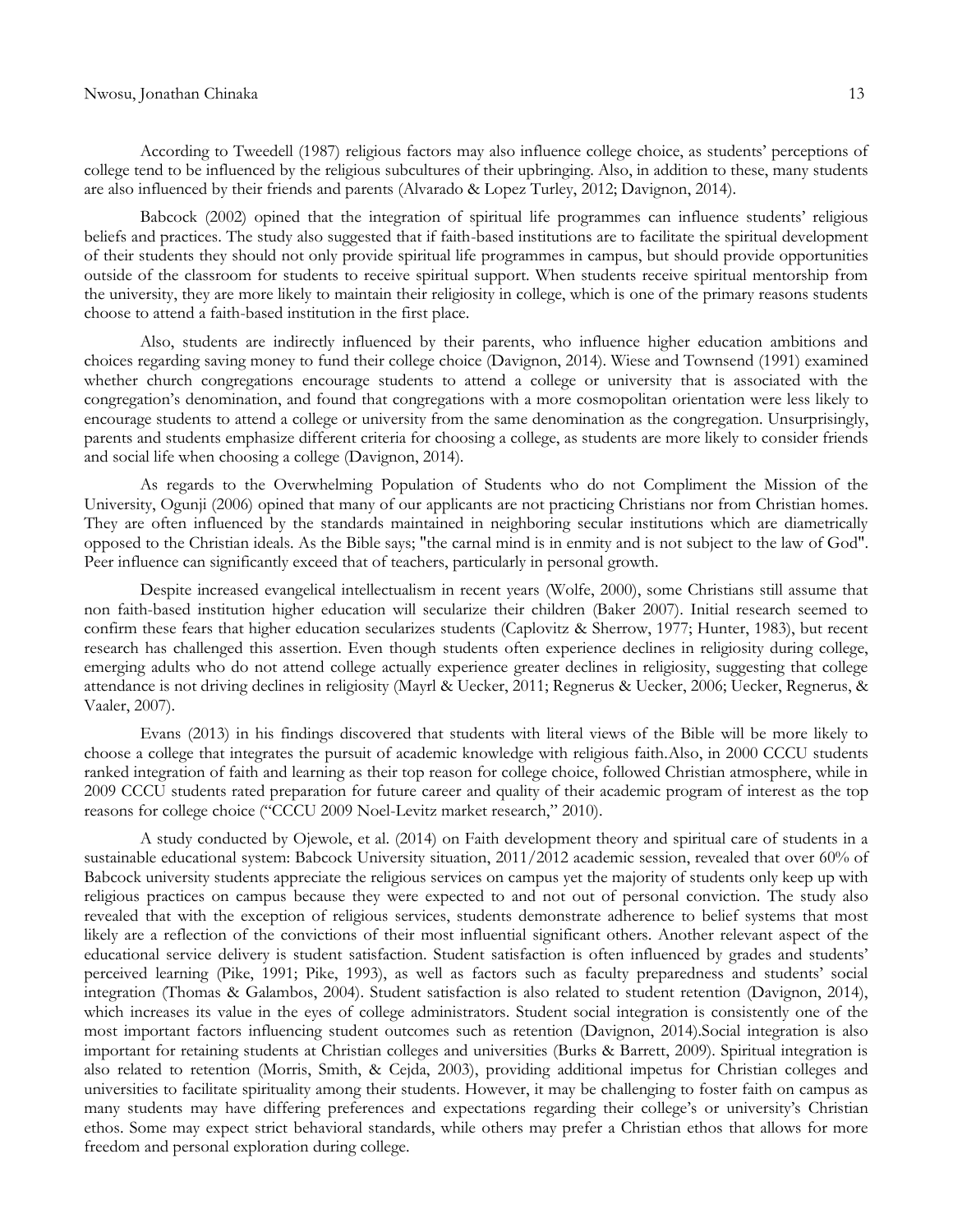Based on the findings of Davignon (2014), he opined that student satisfaction at universities can support the notion of continuing demand for Christian higher education, also he discovered that students are satisfied with the Christian ethos, academic offerings, and general experiences at their colleges and universities. Students who indicated that Christian identity was very important to their college choice were also more likely to be satisfied with their experiences at their college or university. He opined that universities are to provide a Christian environment that meets the spiritual needs and preferences of their current students so as to attract other students who seek a Christian environment during college.

#### **3.0 Methodology**

Descriptive survey research design was adopted for this study. The study was carried out in Babcock University, in Ogun State. Nigeria. The population studied comprised all undergraduate students in the university. According to the Records and Archival unit of Registry (2017), the total number of 8968 forms the population for the study. Simple random sampling technique was used to select 500 undergraduates. This will represent the population to be sampled in the study. A self- constructed questionnaire titled Adventist education, admissions and students satisfactory of educational service delivery in Babcock University *Questionnaire* **(AEASSESD)"**was developed and used for data collection. Two specialists in the area of measurement and evaluation validated the items of the instrument. The specialists were asked to assess the brevity of the items. The comments given by the specialists were strictly adhered to and appropriate corrections effected. The reliability coefficient of the instrument for this study was 0.89 using Cronbach alpha coefficient. The questionnaires were administered with the assistance of six trained research assistants during and after Sabbath service in each of the worship centres, hostels, and at the cafeteria and collected back the same day and some during Sabbath Sundown Service. The data collected from the respondents were analyzed according to research questions. Descriptive statistics of mean, standard deviation were used to answer the research questions. The results of the administered questionnaires were analyzed with the aid of SPSS 21.0 software.

#### **4.0 Data Presentation, Analyses and Discussion**

| Variable                                          | Category                      | Percentage |  |  |
|---------------------------------------------------|-------------------------------|------------|--|--|
| Are you a Seventh-day Adventist                   | $\rm No$                      | 77.0%      |  |  |
|                                                   | <b>Yes</b>                    | 23.0%      |  |  |
| Did you attend an Adventist Secondary school No   |                               | 85.2%      |  |  |
|                                                   | <b>Yes</b>                    | 14.8%      |  |  |
| Why do you prefer BU                              | Faith-based institution 32.3% |            |  |  |
|                                                   | Educational standard          | $67.7\%$   |  |  |
| Who recommended Babcock University to you Parents |                               | $35.5\%$   |  |  |
|                                                   | The Church                    | $20.1\%$   |  |  |
|                                                   | e-Media Adverts               | 27.9%      |  |  |
|                                                   | School Mate                   | $2.8\%$    |  |  |
|                                                   | Friends                       | $8.4\%$    |  |  |
|                                                   | Close to home                 | $7.3\%$    |  |  |
| <b>Financial Sponsorship</b>                      | SDA Church                    | $18.0\%$   |  |  |
|                                                   | Parents/Guardian              | $82.0\%$   |  |  |
|                                                   | Self                          |            |  |  |

**Table 1: showing the respondents reason behind choosing BU**

### Source: Field 2017

The above table 1 revealed that majority of the undergraduate students are not SDA Church members (77%), and (85%) of the students did not attend an SDA church owned secondary school before gaining admission into BU and prefer BU because of its educational standard (67%). Based on the question on how they were informed or aware of Babcock university, the undergraduate students indicated that they were informed through their parents (35%), via e-media (27%), the church (20%), their friends (8%) and 7% choose BU because it was closer to their home. It will also interest you that majority of the students were sponsored by their parents/guardians (82%), and 18% by the Church (conference/union) while, none of the students were self-sponsored, which could be as a result of the high cost of the tuition fees.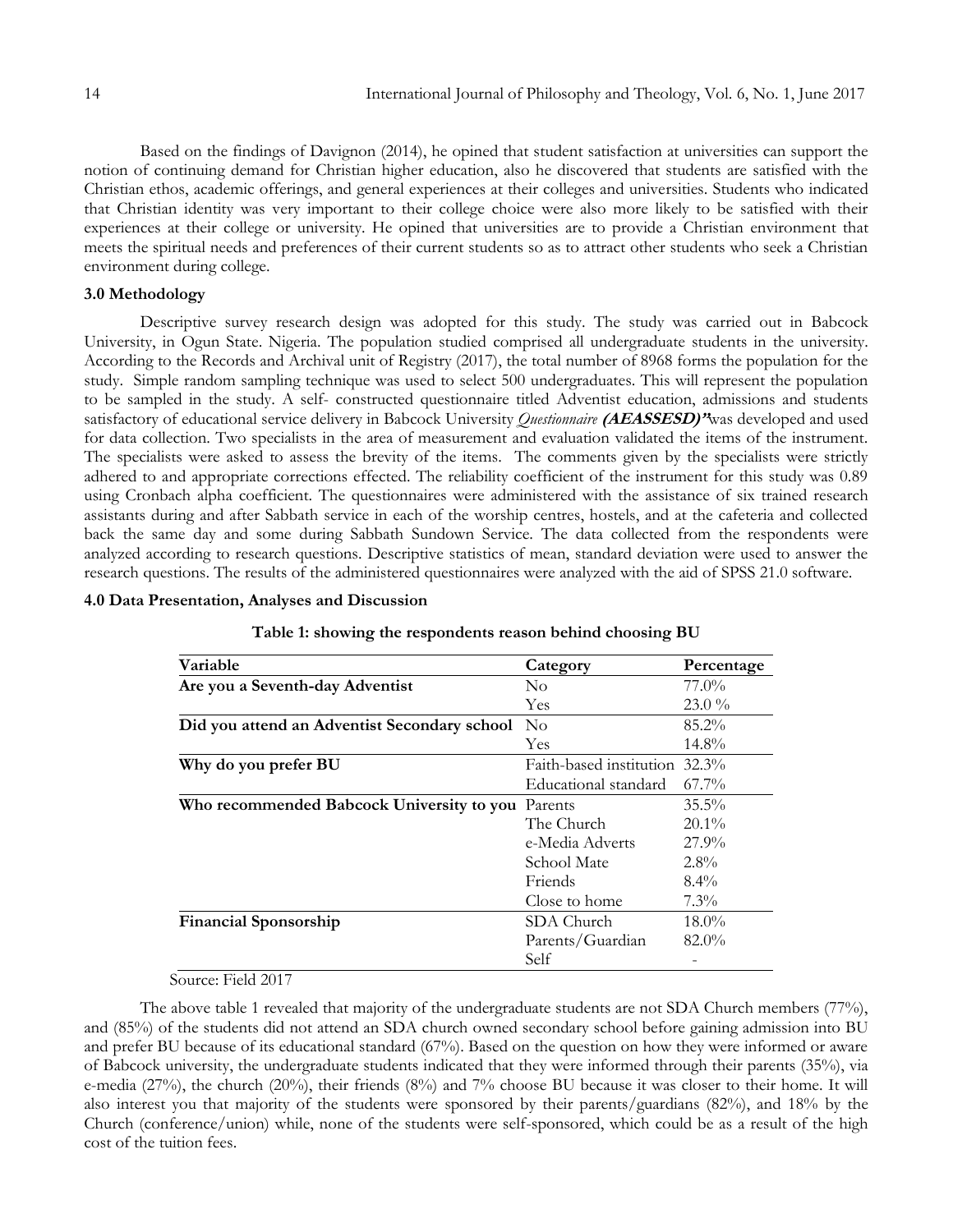### **4.1 Research Question Two: Are Babcock University undergraduates satisfied with the services provided by the university?**

| Satisfactory level of Services<br>provided | Very<br>Satisfied | Satisfied | Partially<br>Satisfied | <b>Not</b><br>Satisfied | Mean | S.D  | Remark   |
|--------------------------------------------|-------------------|-----------|------------------------|-------------------------|------|------|----------|
| Integration of faith and learning          | 210               | 230       | 50                     | 10                      | 3.28 | 0.72 | Accepted |
| Adequate ICT services                      | 300               | 150       | 45                     | 5                       | 3.49 | 0.70 | Accepted |
| Active spiritual life programmes           | 190               | 216       | 30                     | 64                      | 3.06 | 0.97 | Accepted |
| Good feeding                               | 300               | 190       | 6                      | 4                       | 3.57 | 0.56 | Accepted |
| Religious liberty                          | 130               | 185       | 100                    | 85                      | 2.72 | 1.03 | Accepted |
| Adequate security                          | 348               | 110       | 38                     | 4                       | 3.60 | 0.66 | Accepted |
| Adequate infrastructure                    | 280               | 137       | 60                     | 23                      | 3.35 | 0.86 | Accepted |
| Hostel/Accommodation                       | 138               | 199       | 28                     | 90                      | 2.95 | 1.07 | Accepted |
| Friendly teachers and staff<br>members     | 235               | 210       | 38                     | 17                      | 3.33 | 0.76 | Accepted |
| Good learning<br>facilities/environment    | 211               | 169       | 101                    | 19                      | 3.14 | 0.87 | Accepted |
| Sound teachers and teaching<br>methods     | 160               | 200       | 100                    | 40                      | 2.96 | 0.92 | Accepted |
| Average                                    |                   |           |                        |                         | 2.50 | 0.83 |          |

Table 2 showing Babcock University undergraduates satisfactory level with their educational service delivery

*Source: Field 2017*

From Table 2, it was revealed that all the undergraduate students in Babcock University are satisfied with the educational service delivery of Babcock University, as clearly depicted by the table that all the statements as regards to the educational services provided by the university such as Integration of faith and learning (mean=  $3.28$ ; S. D=  $0.72$ ), Adequate ICT services (mean= 3.49; S. D= 0.70), Active spiritual life programmes (mean= 3.06; S. D= 0.97), Good feeding (mean= 3.57; S. D= 0.56),Adequate security (mean= 3.60; S. D= 0.66), Adequate infrastructure (mean= 3.35; S. D= 0.86), Friendly teachers and staff members (mean= 3.33; S. D= 0.76), Good learning facilities/environment (mean= 3.14; S.D= 0.87). However, Religious liberty (mean= 2.72; S. D= 1.03), Good hostels/Accommodations (mean= 2.95; S. D= 1.07), and Sound teachers and teaching methods (mean= 2.96; S. D= 0.92) were some of the statements or areas of educational services that was below a mean average= 3.00.

## **4.2 Research Question Three: How has the Adventist philosophy of education contributed to the college experience of Babcock University undergraduate?**

Table 3 showing the Adventist philosophy of education contributed to the college experience of Babcock University undergraduate

| Adventist philosophy of education and college experience               | SA  | A   | D   | <b>SD</b> | Mean | S.D  | Remark   |
|------------------------------------------------------------------------|-----|-----|-----|-----------|------|------|----------|
| I have shared some of the Adventist teachings to my family and friends | 10  | 9   | 191 | 290       | 1.47 | 0.64 | Rejected |
| My study here in Babcock has Improved my relationship with God         | 212 | 200 | 38  | 50        | 3.15 | 0.94 | Accepted |
| Adventist Education has helped me develop a Christian mind             | 241 | 211 | 23  | 25        | 3.34 | 0.78 | Accepted |
| Adventist Education has improved my gift of social responsibility      | 199 | 248 | 23  | 30        | 3.23 | 0.79 | Accepted |
| Adventist Education has enabled me know the benefit of healthy living  | 191 | 196 | 80  | 33        | 3.09 | 0.89 | Accepted |
| Adventist Education has taught me how to be diligent in my profession  | 300 | 167 | 12  | 21        | 3.49 | 0.74 | Accepted |
| Adventist Education has taught me to be of good service to God and     | 203 | 186 | 60  | 51        | 3.08 | 0.83 | Accepted |
| humanity                                                               |     |     |     |           |      |      |          |
| Average mean                                                           |     |     |     |           | 2.98 | 0.80 |          |

*Source: Field 2017*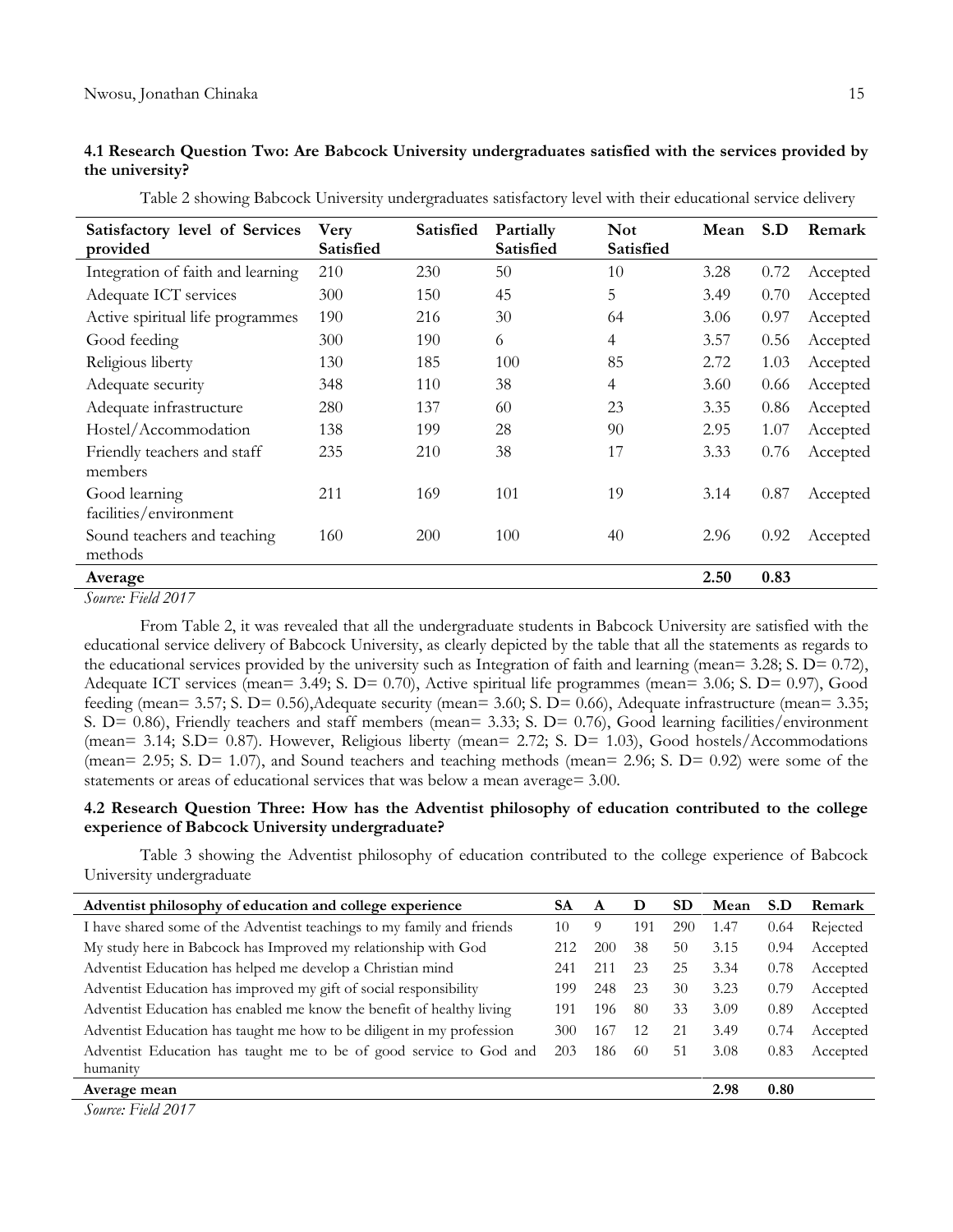From Table 3, it was revealed that Adventist philosophy of education has contributed to the college experience of Babcock University undergraduate. based on the table using an average mean= 2.98, majority of the students agreed that their study in Babcock has Improved their relationship with God (mean= 3.15; S. D= 0.94), that Adventist Education has helped them to develop a Christian mind (mean= 3.34; S. D= 0.78), that Adventist Education has improved their gift of social responsibility (mean= 3.23; S. D= 0.79), that Adventist Education has enabled them know the benefit of healthy living (mean= 3.09; S. D= 0.89), that Adventist Education has taught them to be diligent in their profession (mean= 3.49; S. D= 0.74) and that Adventist Education has taught them to be of good service to God and humanity(mean= 3.08; S. D= 0.83). Conclusively, some of the students disagreed (mean= 1.47; S. D= 0.64) to the statement that they have not shared the Adventist teachings to their family and friends.

#### **5.0 Discussion of Findings**

The first finding revealed that majority of the undergraduate students in Babcock University is not Adventist. Which is in line with Ogunji (2006), who support this findings, stating that many of our applicants are not practicing Christians nor from Christian homes and that they are often influenced by the standards maintained in neighboring secular institutions which are diametrically opposed to the Christian ideals. The second finding depicts that majority of the undergraduate students in Babcock University prefer the BU because of its Educational standards. Which is also in concomitant with Noel-Levitz (2012); Glanzer and Ream (2009); Langer, Hall, and McMartin (2010), that many Christians consider attending faith-based colleges and universities because they offer a more comprehensive educational service delivery by focusing on the moral development of their students.

Also, notably, students have also indicated that they prefer BU, hence it is a faith-based institution, which is also supported by past studies conducted by Evans (2013), that students with literal views of the Bible will be more likely to choose a college that integrates the pursuit of academic knowledge with religious faith.The third finings of this study revealed that parents, the e-media adverts, friends/family and church recommended Babcock University to the undergraduate students. This finding is in line with Noel-Levitz (2012); Alvarado and Lopez Turley (2012); &Davignon (2014), that students are indirectly influenced by their parents, who influence higher education ambitions and choices regarding saving money to fund their college choice.

The fourth findings of this study depicts that the undergraduate students in Babcock University are satisfied with the educational service delivery of Babcock University. In supporting this findings, Pike (1991) & Pike (1993), in two findings states that another relevant aspect of the educational service delivery is student satisfaction and that student's satisfaction is often influenced by grades, teaching methods, adequate facilities, and students' perceived learning. Which is all being made available in Babcock University? The fifth findings of this study depict that Adventist philosophy of education has contributed to the college experience of Babcock University undergraduate. This finding is in concomitant with Babcock (2002) that the integration of Adventist philosophy of education and spiritual life programmes can influence students' religious beliefs and practices. The sixth finding of the study shows that some of the students have not shared the Adventist teachings to their family and friends. Babcock Universityis not Adventist based on the demographic information of the students. Babcock (2002)suggested that if faith-based institutions are to facilitate the spiritual development of their students they should not only provide spiritual life programmes in campus, but should provide opportunities outside of the classroom for students to receive spiritual support that will groom them to effectively to share the Advent message after graduation.

#### **5.1 Conclusion**

The study revealed that majority of the undergraduate students in Babcock University are not Adventist, majority of the undergraduate students in Babcock University prefer the BU because of its Educational standards, students have also indicated that they prefer BU, hence it is a faith-based institution, parents, the e-media adverts, friends/family and church recommended Babcock University to the undergraduate students, that the undergraduate students in Babcock University are satisfied with the educational service delivery of Babcock University, Adventist philosophy of education has contributed to the college experience of Babcock University undergraduate, and conclusively, some of the students have not shared the Adventist teachings to their family and friends.

#### **5.2 Recommendations**

1.Adventist should be given higher priority during admission process and the SDA Church leadership at the Division and Union level should make policies that will give much subsidy and scholarship to Adventist students who have attended our secondary schools and excelled in their educational endeavors.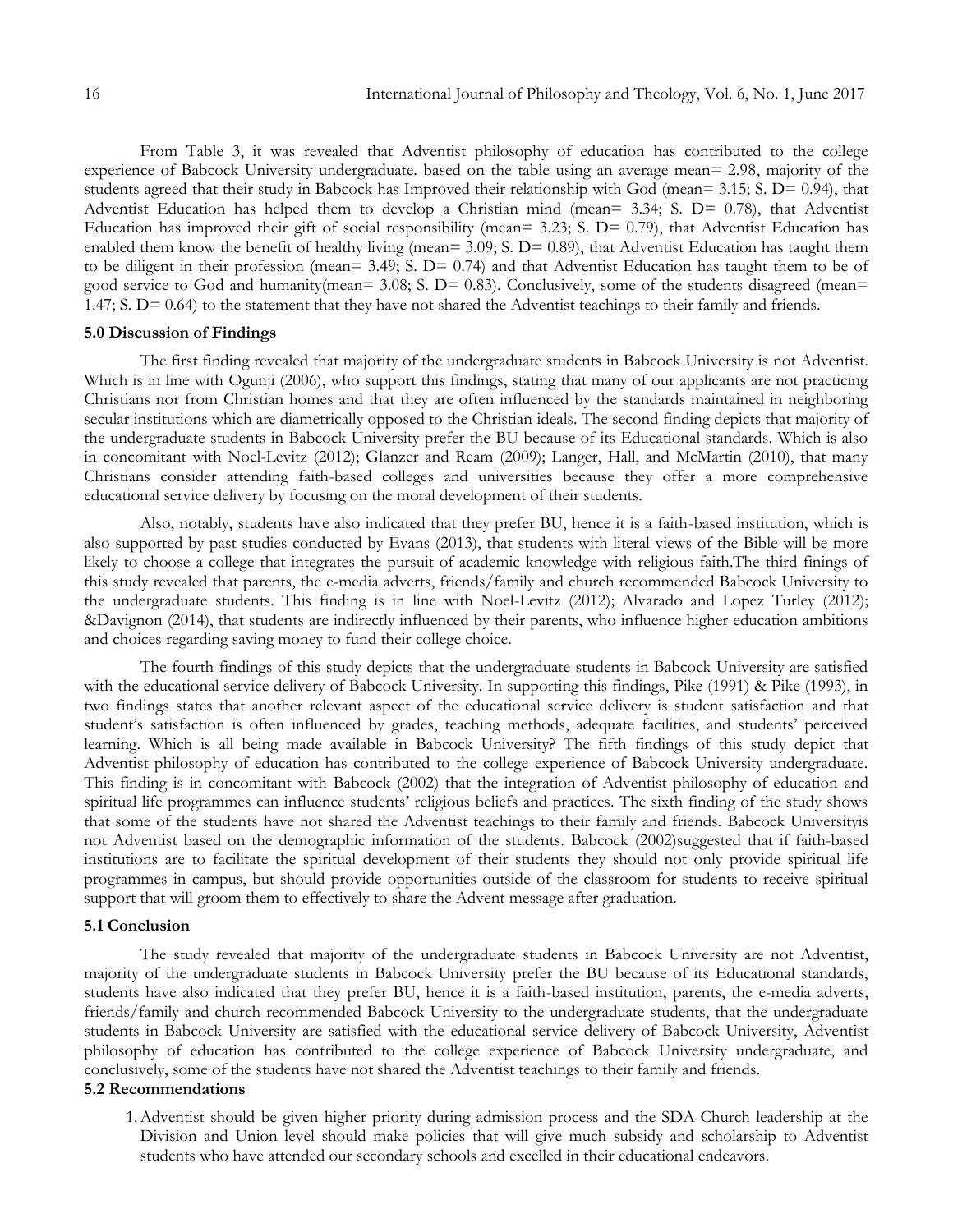- 2.The university administration in conjunction with Division of Spiritual life should create a total membership involvement of students to play active role in church activities, which will encourage and groom them effectively to help spread the advent message within and outside the university.
- 3.The Leadership of ADEASON should continually encourage Adventist educators to always incorporate the Adventist Philosophy of Education during their instructional practices in the classroom. \

#### **References**

- Alvarado, S.E., & Lopez Turley, R.N. (2012). College-bound friends and college application choices: Heterogeneous effects for Latino and White students. Social Science Research, 41(6), 145-68.
- Babcock University (2017). Babcock University Website: About Babcock University. source:

[http://babc](http://bab/)ock.edu.ng/about-babcock-university

- Baker, H. (2007). Why college doesn't turn kids secular. Retrieved from [http://www.chris](http://www.chr/)tianitytoday.com/ct/2007/augustweb-only/133-42.0.html?start=1
- Burks, S. A., & Barrett, T.G. (2009). Student characteristics and activity choices of college freshmen and their intent to persist in religiously affiliated institutions. Christian Higher Education, 8, 351-392.
- Caplovitz, D., &Sherrow, F. (1977). The religious drop-outs: Apostasy among college graduates. Beverly Hills, CA: Sage.
- CCCU 2009 Noel-Levitz market research. (2010). Retrieved from [https://www.noellev](https://www.noelle/)itz.com/documents/shared/Papers\_and\_Research/2009/Execut iveSummaryCCCU09.pdf
- Davignon, P. (2014). Faith-Based Higher Education and the Religiosity of Christian College Students. A Ph.D. dissertation submited to the graduate faculty of Baylor University in partial fulfilment of the requirment for the degree of Doctor of Philosophy.

[https://baylor-ir.tdl.org/baylor-ir/bitstream/han dle/2104/9060](https://baylor-ir.tdl.org/baylor-ir/bitstream/han%20dle/2104/906)/phil\_davignon\_phd.pdf?sequence=1

- Evans, J.H. (2013). The growing social and moral conflict between conservative Protestantism and science. Journal for the Scientific Study of Religion. 52(2), 368385.
- Gbadamosi, L., Onuoha, L. N., &Nwosu, J. C. (2013). Planning and financing continuing and non-formal education in Nigeria. Issues in Information Science and Information Technology, 8(10), 185-193.
- Glanzer, P.L., & Ream, T.C. (2009). Christianity and moral identity in higher education. New York: Palgrave Macmillan.
- Glanzer, P.L., Rine, P.J., &Davignon, P. (2013). Assessing the denominational identity of American evangelical colleges and universities, part I: Denominational patronage and institutional policy. Christian Higher Education, 12(3), 181-202.
- Hunter, J. D. (2010). To change the world: The irony, tragedy, and possibility of Christian in the late modern world. New York: Oxford University Press.
- Iyanda, O. (2016). The Experience: Babcock Univeristy. BU Press. Ilishan-Remo. Nigeria. pg. 64.
- John, H. C., Micah, E. M., Izang, A. A., &Ogu. E. C. (2016). The Use of ICT and Social Networking Websites as a Tool for Evangelism: The Role of Division of Spiritual Life.Proceedings of the 2nd Interdisciplinary Conference of TASUED-UCC 2016 22nd August, 2016 – 25st August, 2016 at Tai Solarin University of Education, Nigeria:<https://www.researchgate.net/publication/320024495>
- Mayrl, D., &Uecker, J.E. (2011). Higher education and religious liberalization among young adults. Social Forces, 90(1), 181-208.
- Morris, J.M., Smith, A.B., &. Cejda, B.D. (2003) Spiritual Integration as a predictor of persistence at a Christian institution of higher education." Christian Higher Education, 2, 341-351.
- Noel-Levitz. (2012). Why did they enroll? The factors influencing college choice. Retrieved from [https://www.](https://www/)noellevitz.com/documents/shared/Papers\_and\_Research/2012/2012 \_Factors\_to\_Enroll.pdf
- Ogunji, J. A. (2006). Fostering the Identity and Mission of an Adventist University: A Proposal. Institute of Christian Teaching Education Department of Seventh-day Adventists, prepared for the 34th International Faith and Learning Seminar held at Valley View University Accra Ghana June 18-30, 2006.
- Oshemughen, H. O., &Oghuvbu, E. P. (2013). Implications of Scrapping JAMB and UTME from Tertiary Education Admission Process: The Educational Administrators' Perspective. Part-II: Social Sciences and Humanities, 4 (4), 469-481.